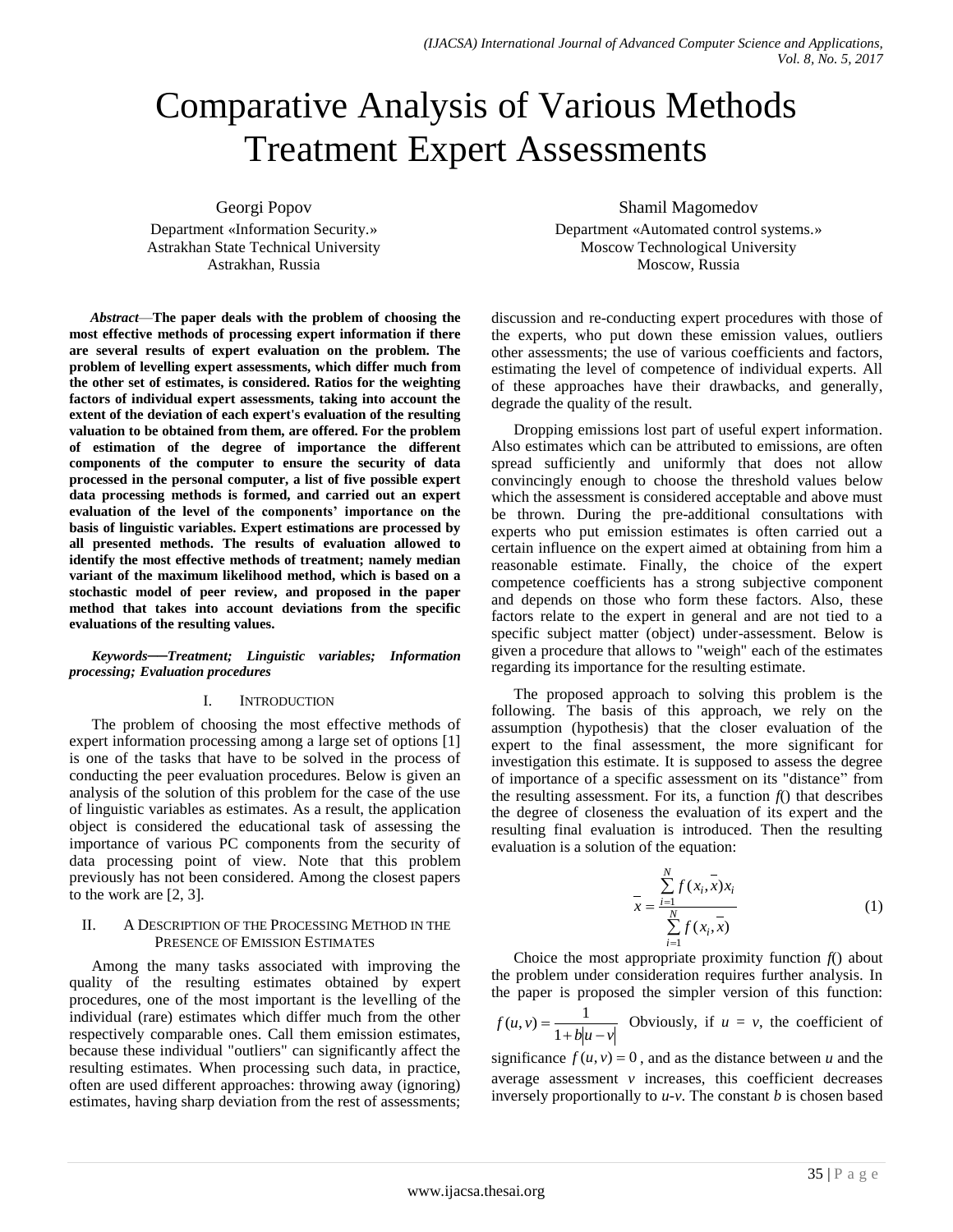on the specific requirements of a particular situation; it determines the extent to which the expert opinion is taken into account when evaluating its mismatch with resultant: the low value of *b*, the more the evaluation of the expert is taken into account, including the emission estimates. Coefficient *b* also depends on specific features of the problem being solved, and in particular on selection unit of estimation. Its value is assumed to be defined either by an expert procedure or by fixing the degree of importance of evaluating a given value of the deviation from the true value of the test parameter numerically or by testing different versions of its values, comparing the estimates obtained for different values of *b*, and selecting the minimum value *b*, for which the degree of consistency expert opinion is acceptable.

Then (1) for the selected function  $f()$  can be rewritten as follows:

$$
\bar{x} = \frac{\sum_{i=1}^{N} \frac{1}{1 + b|x_i - \bar{x}|} x_i}{\sum_{i=1}^{N} \frac{1}{1 + b|x_i - \bar{x}|}}
$$
(2)

Thus, equation (2) can significantly reduce the contribution of the total sum emissions amount when the difference  $|x_i - x|$  assumes large values; in this case, the significance factor  $(1+b|x_i-\overline{x}|)^{-1}$  is very small.

## III. POSSIBLE METHODS FOR PROCESSING EXPERT DATA USING LINGUISTIC VARIABLES

During the training sessions to the students was posed the following task: to evaluate the degree of vulnerability regarding information security of various personal computer (PC) components. Its solution was carried out on a base of expert procedure that used linguistic variables. In PC the following six basic components were identified: 1) the processor (PR); 2) random access memory (RAM); 3) readonly memory (ROM); 4) input/output devices (IOD); 5) network tools (NT); 6) motherboard (MB). The process of evaluation consisted of the following stages:

Stage 1 (Data collection). Each of experts assesses the importance for information security using the scale of the five linguistic assessments. Linguistic evaluation obtained is converted into numeric form. Emission values cannot be obtained by using standard methods of processing based on their conversion scales.

Stage 2 (Getting the expert assessments): Students were divided into five groups - five experts. These linguistic scores were converted to interval ones using Harrington scale [3]. These interval assessments are converted to numeric. Namely, the numeric assessments were taken at the middle points of the corresponding interval. As a result, the following Table 1 of numerical estimates was obtained:

| TABLE I. | <b>NUMERICAL ESTIMATES</b> |
|----------|----------------------------|
|          |                            |

|            | 1st expert | 2nd expert | 3rd<br>expert | 4th expert | 5th expert |
|------------|------------|------------|---------------|------------|------------|
| Pr         | 0.15       | 0.025      | 0.15          | 0.15       | 0.15       |
| <b>ROM</b> | 0.6        | 0.6        | 0.375         | 0.6        | 0.6        |
| <b>RAM</b> | 0.6        | 0.85       | 0.025         | 0.025      | 0.6        |
| <b>IOD</b> | 0.85       | 0.375      | 0.85          | 0.85       | 0.85       |
| NT         | 0.375      | 0.6        | 0.6           | 0.6        | 0.85       |
| MВ         | 0.15       | 0.025      | 0.6           | 0.15       | 0.6        |

Stage 3 (Analysis of results): Further processing of data can be done basing on the most common algorithms for constructing the resulting estimates, and also by (2) to conduct a comparative analysis of the results.

*The first method*: The average values for all the experts (i.e. the average values for each row) are taken as the resulting estimates for each component. As a result were obtained the following resulting estimates, which are arranged in descending order of assessment of their vulnerability (next to the assessment recorded in brackets resulting assess their vulnerability): IOD (0.755); NT (0.605); RAM (0.555); ROM (0.42); MB (0.305); Pr (0.125).

However, the expert procedure is incomplete because it does not assess the degree of consistency of expert opinions. As the degree of expert opinions consistency assessment measures will choose the most simple method of consistency` assessment, based on the value of variation coefficients

 $=\frac{6}{100\%}$ *хm*  $\rho = \frac{\sigma}{\sqrt{1-\frac{v^2}{c^2}}}$  100%, since the amount of data (5 cases) is not

sufficient for using methods of mathematical statistics. Here *mх* is the average value of this indicator expert assessments,  $\sigma$  is the value of the sample variance of this estimate. If the calculated value of the coefficient of variation is not more than 0.3, the degree of consensus of experts considered acceptable examination results are accepted as a measure of the vulnerability of the component, and expert assessment procedure of this component is stopped. If the value of the coefficient in the range of (0.3, 0.7), the degree of consensus is the average, and the decision on the admissibility or inadmissibility of the results should be taken by the organisers of the expert procedure. If the value is greater than 0.7 the degree of consensus is low, and the results of the expert procedure cannot be accepted as the assessment of investigated characteristics. Calculating the values of the coefficients of variation for estimates of each component based on the last resulting table, we get:  $\rho_{\text{Pr}} = 44,8\%$ ;

$$
\rho_{\text{ROM}} = 18,2\%; \ \rho_{\text{RAM}} = 89,29\%; \ \rho_{\text{IOD}} = 70,2\%;
$$

 $\rho_{\rm NT} = 27{,}77\%$ ;  $\rho_{\rm MB} = 89{,}84\%$ . On the basis of the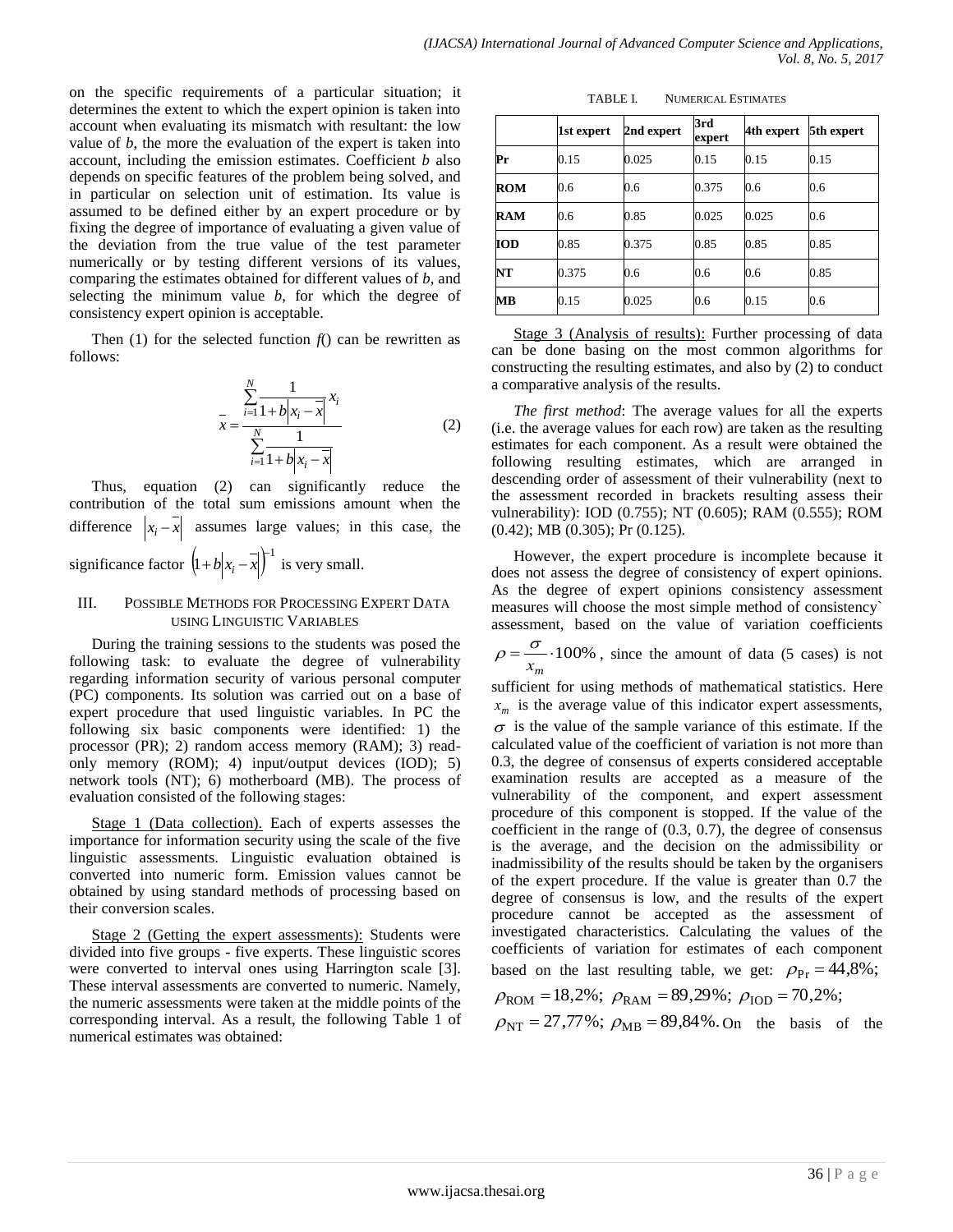coefficients of variation values it can be concluded: expert opinion on estimation vulnerabilities of permanent memory, I / O devices and the motherboard are much differing and, the consistency degree is low. Therefore, on these parameters, the expert procedure should be continued. The results of the expert procedure for assessing the vulnerability of the processor, RAM, and network resources are accepted [5]. For the rest of the components of an expert, the procedure was continued after collective discussion and justification of their assessments by each of the experts. As a result, the degree of consistency of expert opinion was acceptable, and we arrive at the following final result. All PC components can be arranged in the following series in descending order of assessment of their vulnerability:

IOD (0.85); NT (0.605); MB (0.285); RAM (0.555); ROM (0.515); Pr (0.125).

*The second method*: Each of the five components will be evaluated by the relation (2) for each PC component. Equation (2) is solved by using one of the most effective methods for solving algebraic equations - the method of secants. First, consider the problem of estimating the degree of vulnerability

of the processor. Let  $f(\tilde{x}) = \sum_{i} \frac{x_i - x_i}{(1 + |x_i - x_i|)}$  $\stackrel{left}{=} \sum \frac{x_i - x_i}{\cdots}$ *i*  $(1 + |X_i|)$  $\int_{0}^{def} \nabla \cdot \frac{x_i}{x_i}$  $x_i - \widetilde{x}$  $f(\tilde{x}) = \sum_{i} \frac{x_i - \tilde{x}}{(1 + |x_i - \tilde{x}|)}$ ~<br>~  $(\tilde{x}) = \sum_{i=1}^{\infty} \frac{x_i - x_i}{(1 - \tilde{x})_i}$ , where  $x_i$  is the *i*-

th evaluation expert estimation for Pr,  $\varepsilon = 0.001$  is the required accuracy of the result;  $u_k$  is the auxiliary point on the *k*-th search step.

Put  $u_0 = x_{\text{IIp}} = 0.125$ ,  $\alpha = 0.01$ , and perform the first search step. Calculate  $t_0 = u_0 = 0.125$  $u_1 = x_{\text{IIp}} + \alpha (1 - x_{\text{IIp}}) = 0.13375$  and  $t_1 = u_1 = 0.1337$ . Then we find  $f(t_0)$  and  $f(t_1)$ :  $f(t_0) = f(u_0) = 0.00655$ , ,  $f(t_1) = f(u_1) = -0.03412$ . Put  $\frac{t_1(t_1)-t_1(t_1-t_0)}{(t_1)-f(t_0)} = 0.12643$  $(t_1) \cdot (t_1 - t_0)$  $1 - J$   $U_0$  $t_2 = t_1 - \frac{f(t_1) \cdot (t_1 - t_0)}{f(t_1) - f(t_0)} =$  $= t_1 - \frac{f(t_1) \cdot (t_1 - t_1)}{f(t_1) - f(t_1)}$  $u_2 = t_1 - \frac{f(t_1) \cdot (t_1 - t_0)}{f(t_1 - t_0)} = 0.12643$ . As the

 $|u_2 - u_1| = 0.00875 > \varepsilon = 0.001$  computation process is continued, and we go to the second search step. Put  $t_1 = u_2 = 0.12643$ . Then by the same way as above we find  $f(t_1) = f(u_2) = f(0.12643) = 0.00002$ . The value of  $t_0$  is fined on base on the following relation  $(n = 1)$ :

$$
t_0 = \begin{cases} u_{n-1}, & \text{if } f(u_{n-1}) \text{ and } f(u_n) \text{ have different signs,} \\ \text{and } f(u_{n+1}) \text{ and } f(u_n) \text{ have the same sign;} \\ u_n & \text{otherwise,} \end{cases}
$$

Because both  $f(u_1) = -0.03412$  and  $f(u_2) = 0.00002$ have different signs, put  $t_0 = u_1 = 0.13375$ , and repeat the above procedure:

$$
u_3 = t_1 - \frac{f(t_1) \cdot (t_1 - t_0)}{f(t_1) - f(t_0)} = 0.12643 -
$$
  
 
$$
- \frac{0.00002 \cdot (0.12643 - 0.13375)}{0.00002 - (-0.03412)} = 0.12643
$$

As  $u_3 - u_2 = 0.12643 - 0.12643 = 0 < \varepsilon$ , the search procedure is stopped, and as the resulting assessment the value  $x_{\text{Pr}} = u_3 = 0.12643$  is taken. Analogous calculations are carried out for the other components of the computer; we get:  $x_{\text{ROM}} = 0.5595$ ,  $x_{\text{RAM}} = 0.43337$ ,  $x_{\text{IOD}} = 0.77355$ ,  $x_{\text{NT}} = 0.6038$ ,  $x_{\text{MB}} = 0.29544$ . By using the re-expert procedure for ROM, I/O devices and the motherboard we obtain the following estimates for these components:  $x_{\text{ROM}} = 0.55728$ ,  $x_{\text{IOD}} = 0.80551$ ,  $x_{\text{MB}} = 0.27574$ .

*The third method*: It is building by the available set of probabilistic laws that describes the spread of the different expert evaluations. In practice, as such a distribution laws often beta-distribution with density  $f_{a,b}(x)$ , depending on two parameters  $a > 0$  and  $b > 0$ , is used where,

$$
f_{a,b}(x) = \begin{cases} (Be(a,b))^{-1} \cdot x^{a-1} \cdot (1-x)^{b-1}, \text{if } x \in (0,1), \\ 0 & \text{otherwise} \end{cases}
$$
  
and 
$$
Be(a,b) = \int_{0}^{1} x^{a-1} \cdot (1-x)^{b-1} dx \text{ is the Euler beta}
$$

function. The desired estimate is based on the method of maximum likelihood (MML- assessment), or on the basis of the method of least squares (MLS-assessment). For finding MML-assessment for given component the likelihood function is formed for the component:

$$
L(a, b / x_i, i = \overline{1, n}) = \ln(\prod_i f_{a,b}(x_i)) = -n \cdot \ln(Be(a, b)) +
$$
  
+  $(a-1) \cdot \sum_{i=1}^{n} \ln(x_i) + (b-1) \cdot \sum_{i=1}^{n} \ln(1 - x_i)$ 

The function  $L(a,b/x_i, i=1,n)$  of the variables *a* and *b* is unbounded, what can prove by examining the order of the function  $L()$  at infinity along the direction  $a = t \cdot \prod_{i=1}^{n}$  $= t \cdot \prod^{n}$  $a = t \cdot \prod_{i=1}^{n} x_i$ and  $\overline{\phantom{a}}$ J  $\backslash$  $\overline{\phantom{a}}$  $\backslash$  $= t \cdot \left(1 - \prod_{i=1}^n\right)$ *n*  $b = t \cdot \left(1 - \prod_{i=1}^n x_i\right)$  $1-\prod x_i$  as  $t\to\infty$ . Using Stirling's formula for the gamma function, we find that  $L()$  as  $t \rightarrow \infty$  has the order of *t* . Therefore, to find the maximum value of the function it is necessary to impose additional restrictions on change range of

easy to verify that 
$$
Var(f_{a,b}(x)) = \int_{0}^{1} |(f_{a,b}(x))'| dx \le a+b
$$
.

Since the distribution of  $f_{a,b}(x)$  does not exceed one, as an additional restriction we can require that the variation of the function  $f_{a,b}(x)$  was greater of dispersion of not more than two orders of magnitude; it is sufficient to impose the condition  $a + b \leq c$ ,  $c = 100$ . For the end result this restriction is not important, since in  $c \rightarrow \infty$  both average and median estimates of vulnerability tend to some limit. Under this additional constraint we will calculate the maximum value of the function *L*() .

*a* and *b*. It is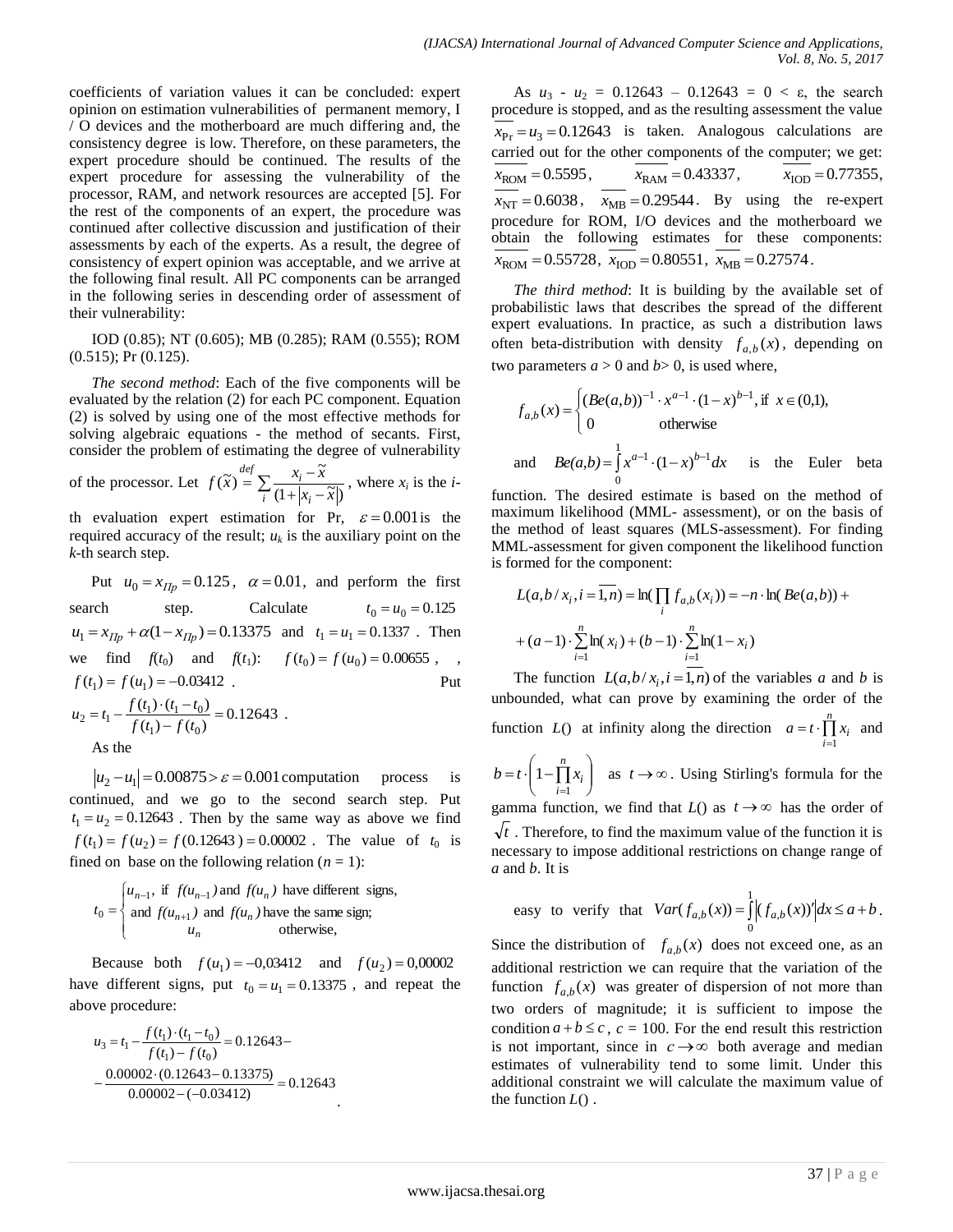Let  $a_0$  and  $b_0$  be those values of  $a$  and  $b$ , at which the maximum value of the function *L*() is achieved. Then, as the resulting assessment is taken the value of the average  $0 + \nu_0$ 0  $a_0 + b$  $\frac{a}{x}$ <sup>*MML*</sup> =  $\frac{a}{x}$  $=\frac{a_0}{a_0+b_0}$ ; or the median *xm*<sup>MML</sup> of the distribution, i.e. the solution of the equation (for  $a = a_0$  and  $b = b_0$ )  $\left( \textit{Be}(a,b) \right)^{-1} \cdot \int_0^m x^{a-1} (1-x)^{b-1} dx = 0.5$  $Be(a,b))^{-1} \cdot \int_0^m x^{a-1} (1-x)^{b-1} dx = 0.5$ .

We obtain the following MML- assessments for vector (  $x_{\text{Pr}}^{\text{MML}}$ ,  $x_{\text{RAM}}^{\text{MML}}$ ,  $x_{\text{ROM}}^{\text{MML}}$ ,  $x_{\text{NT}}^{\text{MML}}$ ,  $x_{\text{IOD}}^{\text{MML}}$ ,  $x_{MB}^{MML}$  ):  $x_{\text{Pr}}^{\text{MML}} = 0.12361$  $\lambda_{\text{RAM}}$  -0.33333,  $x_{\text{RAM}}^{\text{MML}} = 0.55353$  $x_{\text{ROM}}^{\text{MML}} = 0,56535$ ,  $x_{\text{IOD}}^{\text{MML}} = 0.79787, \qquad x_{\text{NT}}^{\text{MML}} = 0.60731,$  $x_{\text{MB}}^{\text{MML}} = 0.29024$ Corresponding MML-assessments obtained based on medians, are:  $\frac{\lambda m_{\text{Pr}}}{\lambda m_{\text{Pr}}}$  - 0.11207,  $\frac{\lambda m_{\text{RAM}}}{\lambda m_{\text{RAM}}}$  - 0.33472,  $xm_{\rm Pr}^{\rm MML}$  = 0.11267  $xm_{\text{RAM}}^{\text{MML}}=0.55472$  $xm_{\text{ROM}}^{\text{MML}} = 0.57196$ ,  $xm_{\text{HOD}}^{\text{MML}} = 0.80793$ ,  $xm_{\text{NT}}^{\text{MML}} = 0.61533$ ,  $xm_{MB}^{MML} = 0.26872$ .

MLS-assessments of the parameters *a* and *b* are the solutions of the following system of equations:  $\overline{\phantom{a}}$ J  $\backslash$  $\overline{\phantom{a}}$  $\overline{\mathcal{L}}$ ſ  $=\frac{x}{1} \cdot \left( \frac{x(1-x)}{2} - 1 \right)$ 2 *S*  $a = \overline{x} \cdot \left( \frac{x(1-x)}{s^2} - 1 \right), b = (1-x) \cdot \left( \frac{x(1-x)}{s^2} - 1 \right)$ J  $\backslash$  $\overline{\phantom{a}}$  $\overline{\mathcal{L}}$ ſ  $=(1-\overline{x}) \cdot \left( \frac{x(1-x)}{S^2} - 1 \right)$  $b = (1-x) \cdot \left( \frac{x(1-x)}{2} - 1 \right)$ . In this case,

the average of the assessments coincides with the values obtained on the basis of the first method, i.e.  $x_{\text{Pr}}^{\text{MLS}} = x_{\text{Pr}}$ ,  $x_{\text{RAM}}^{\text{MLS}} = x_{\text{RAM}}$ ,  $x_{\text{ROM}}^{\text{MLS}} = x_{\text{ROM}}$ ,  $x_{\text{IOD}}^{\text{MLS}} = x_{\text{IOD}}$ ,  $x_{\text{NT}}^{\text{MLS}} = x_{\text{NT}}$ ,  $x_{MB}^{\text{MLS}} = x_{MB}$ .

Estimates obtained based on the medians are equal:  $xm_{\text{Pr}}^{\text{MLS}} = 0.11764$ ,  $xm_{\text{RAM}}^{\text{MLS}} = 0.55659$ ,  $xm_{\text{ROM}}^{\text{MLS}} = 0.56804$ ,  $xm_{\text{HOD}}^{\text{MLS}} = 0.80265 \frac{m_{\text{NT}}^{\text{MLS}}}{m_{\text{NT}}^{\text{MLS}}} = 0.61488 \frac{m_{\text{MB}}^{\text{MLS}}}{m_{\text{MB}}^{\text{MLS}}} = 0.24729$ 

The fourth stage: The analysis of the results. Combining together all estimates obtained, we have the following table 2 of results.

The procedure of processing described above can be used for a solution of any problem connected with using expert assessments that are obtained by using linguistic variables.

| TABLE II. | <b>TABLE OF RESULTS</b> |
|-----------|-------------------------|
|           |                         |

|                                                 | Processor | access memory<br>Random | Read-only<br>memory | Input/output<br>devices | Network<br>tools | Motherboard |
|-------------------------------------------------|-----------|-------------------------|---------------------|-------------------------|------------------|-------------|
| Assessments on<br>mean base                     | 0.125     | 0.555                   | 0.515               | 0.85                    | 0.605            | 0.285       |
| Assessments using<br>competence<br>coefficients | 0.12643   | 0.5595                  | 0.55728             | 0.80551                 | 0.6038           | 0.27574     |
| MML- assessments<br>on mean base                | 0.12361   | 0.55353                 | 0.56535             | 0.79787                 | 0.60731          | 0.29024     |
| <b>MML-</b> assessments<br>on median base       | 0.11267   | 0.55472                 | 0.57196             | 0.80793                 | 0.61533          | 0.26872     |
| MLS- assessments<br>on median base              | 0.11764   | 0.55804                 | 0.56804             | 0.80265                 | 0.61488          | 0.24729     |

#### IV. CONCLUSIONS

*1)* Estimates derived from the different expert data processing techniques, numerically different, but broadly in line with the basic results of processing, based on the first method. It is because in the case linguistic variables there cannot be emission assessments. The PC components can be placed in the following descending order of assessment of their vulnerability: the I / O device, networking tools, motherboard, random access memory, constant memory (ROM), the processor (Pr). Therefore, the choice of expert estimates the processing method for the majority of cases is not important when linguistic variables are used.

*2)* Median assessment compared to the average estimates often underestimates low assessments.